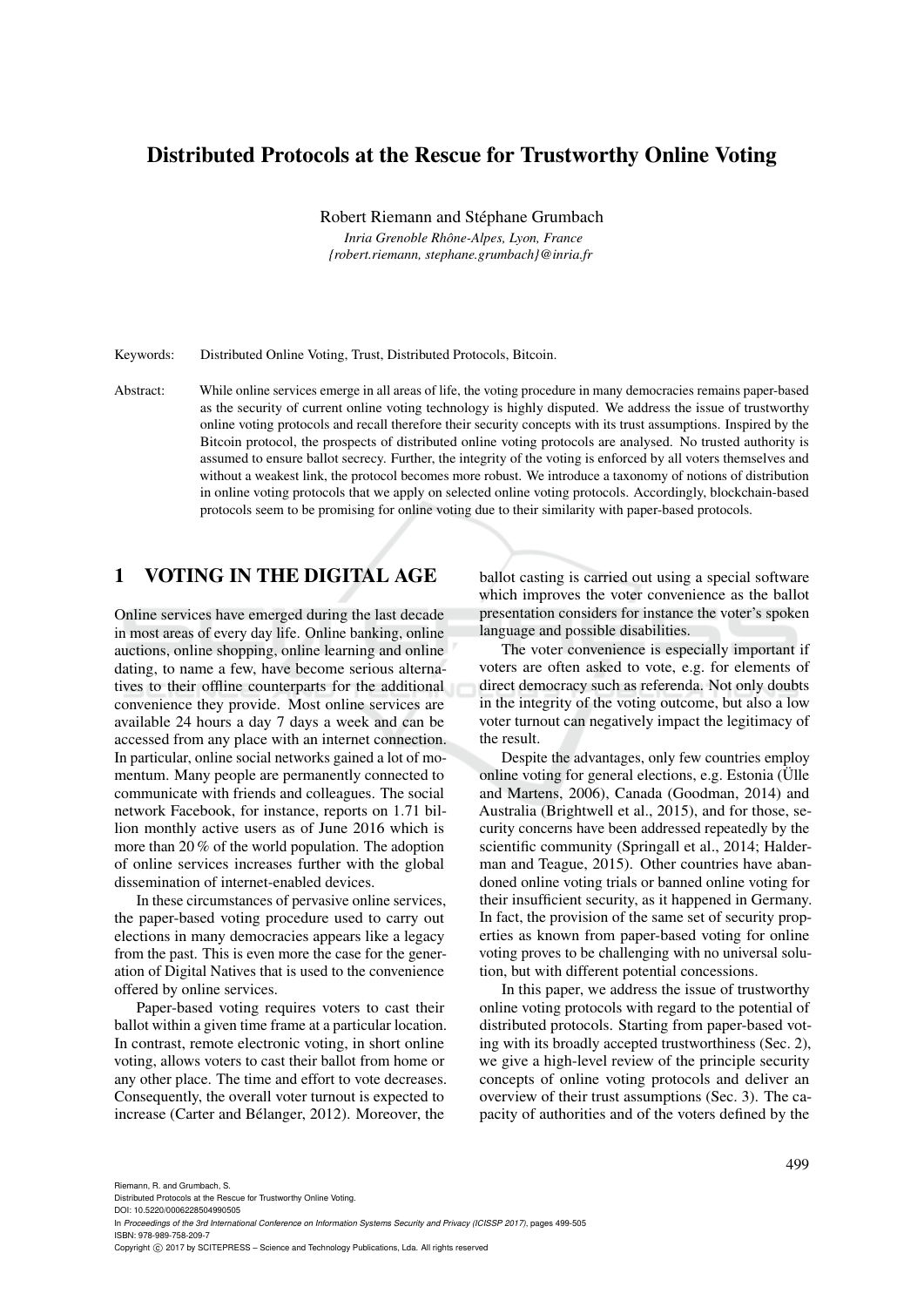protocols are hereby of primary concern. We show that the trustworthiness in those approaches is limited due to the concentration of power and argue hereinafter that distributed protocols are promising to increase the trustworthiness due to their similarity with paperbased protocols. Bitcoin, an electronic currency with no trusted authority, is introduced in Sec. 4. Moreover, the development towards online voting is compared with those to Bitcoin and BitTorrent. Sec. 5 is dedicated to the prospects of distributed protocols for trustworthy online voting. Then in Sec. 6, different notions of distribution are introduced in order to analyse a selection of existing online voting protocols for their degree of distribution. Our conclusion follows in Sec. 7.

Our findings motivate our ongoing research on distributed online voting protocols with a novel distributed protocol currently in preparation for publication.

# 2 PAPER-BASED VOTING

The paper-based voting protocol used today in many democracies is the result of a development rooted in Ancient Greece where pebbles were casted in an urn for votings. Since then, many provisions have been added to ensure the voting outcome reflects indeed the aggregated choice of all eligible voters. Neglecting local particularities, we give a sketch of a paper-based voting protocol to recall afterwards how basic security properties are implemented.

Preparation Phase. The voting station is the dedicated location to receive voters on voting day and is run by volunteering voters that become thus occasionally voting officers. For large numbers of voters, the voters are partitioned by locality to a reasonable number of voting districts with each one voting station. Every station is provided with undistinguishable voting ballots and a list of eligible voters issued by the central voter registry.

Casting Phase. On arrival at the voting station, voters have to present a proof of identity in order to proceed to the casting. Once the voter is confirmed to be eligible, a blank ballot is handed out and the voter list is annotated accordingly to prevent that voters can get more than one ballot. Under public supervision, the voter enters alone the voting booth to fill and fold in secret the paper ballot. Again under public supervision, the filled ballot is thrown into a transparent ballot box.

Aggregation and Evaluation Phase. Once, the casting phase is terminated, ballot boxes are opened and ballots are tabulated to determine the tally that is published independently along with the derived voting outcome, e.g. using the majority rule.

Verification Phase. Every voter is allowed to attend all phases to supervise the compliance with the voting protocol.

Conflicting Security Properties. Paper-based voting resolves the dilemma of voting protocols to ensure *secrecy of the ballot* and *voter eligibility* at the same time (Lambrinoudakis et al., 2003) in a straightforward way. Voting officers and voters control that only eligible voters get one single paper ballot and that every voter puts only one ballot into the ballot box. Secrecy of the ballot is provided, because every voter fills and folds its ballot alone and once deposited in the ballot box, all ballots are indistinguishable and cannot be linked back to the voter. By eye-sight, ballots can be followed from its distribution, through its casting into the transparent ballot box until the tallying of all ballots. *Verifiability* is realised by the observation of the physical ballot transport, which is called *chain of custody*. This verification does not require any special knowledge. Hence, neither trust in the authority carrying out the voting, nor in employed technology is imposed.

IGY PUBLIC ATIONS

# 3 ONLINE VOTING CONCEPTS

The development of online voting protocols, that preserve the security properties known from paper-based voting, is proven to be difficult. Electronic ballots can be cloned with no effort and their physical transport via wire cannot be observed. That is why special cautions must be taken to prevent the casting of illegitimate ballots, e.g. of ineligible voters or voters that seek to cast more than one ballot. Various concepts have been considered to ensure secrecy, eligibility and verifiability of online voting. Nonetheless, the overwhelming majority of current online voting protocols, as we detail hereafter, are either lacking properties, so that trust in authorities to carry out essential tasks must be assumed, or use advanced cryptography, which imposes trust in technology as expert knowledge cannot be implied.

One can distinguish online voting protocols by the following concepts to ensure both secrecy of the ballot and eligibility (Lambrinoudakis et al., 2003):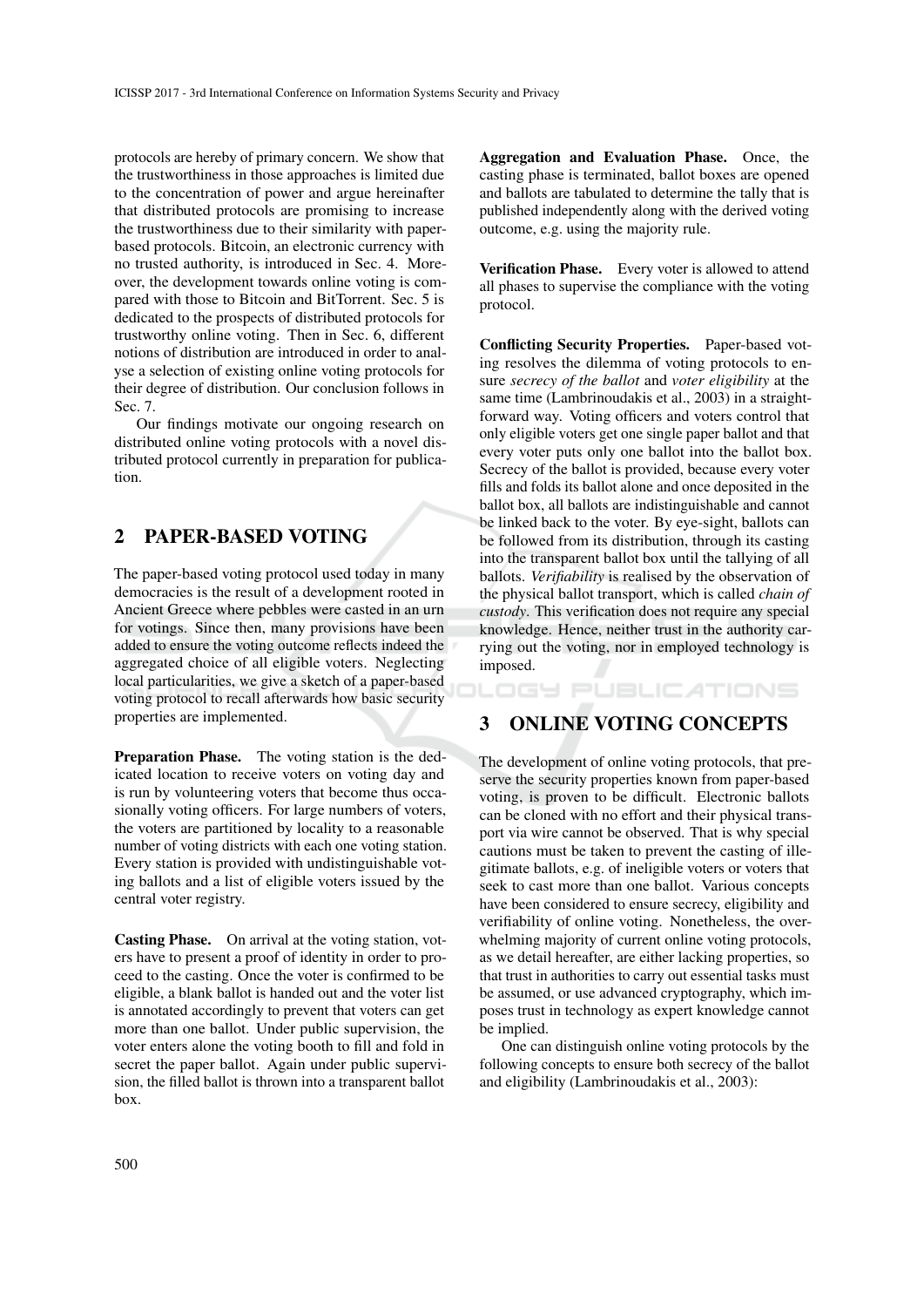Anonymous Voting. Using an authenticated channel, voters acquire from one authority an eligibility token, e.g. using blind signatures (Chaum, 1983), that cannot be linked to the voter's identity, but allows to verify its eligibility. Then, voters send both ballot and token through an anonymous channel to the authority. Technological trust is assumed in the secrecy ensured by the token. Authorities are trusted to produce the correct tally.

Random Perturbation. Voters send encrypted ballots to a group of authorities that shuffle one after each other the set of all ballots. Shuffling can be realised using a secure multi-party computation called Mix-Nets (Chaum, 1981). This way, ballots cannot be linked to voters if at least one authority is honest. Afterwards, ballots are decrypted to compute the tally. Technological trust and trust in at least one authority is assumed.

Homomorphic Encryption. With homomorphic encryption, encrypted ballots are tallied and decrypted only afterwards (Benaloh, 1987). To prevent early decryption, (*k*,*n*)-threshold cryptography (Pedersen, 1991) is used, which requires the cooperation of *k* out of *n* authorities. The use of cryptography implies technological trust and trust in authorities to the extent that less than *k* out of *n* authorities are dishonest.

Balancing Verifiability and Secrecy of the Ballot. Online voting protocols offering *end-to-end verifiability* (Benaloh et al., 2014) allow voters to verify the online voting outcome using cryptographic proofs. However, the very nature of the mentioned cryptographic protocols prevents to have both universal verifiability of the voting outcome and unconditional secrecy of the ballot (Chevallier-Mames et al., 2010). Eventually, authorities have to be trusted to either respect the secrecy of the ballot or deliver the correct voting outcome. For a trustworthy voting, it is reasonable to let all voters choose their trusted authorities. Hence, the number of authorities is in the order of voters, which is infeasible for large scale elections with protocols based on the presented cryptographic concepts, because of an amount of required resources polynomial (or worse) in

the number of authorities. As the distribution of powers in retrospect seems to be problematic, we consider in the next sections dedicated distributed protocols.

### 4 DISTRIBUTED PROTOCOLS

Without consensus on trusted authorities, it is reasonable to omit authorities altogether if possible and assume instead equipotency of all voters.

Bitcoin (Nakamoto, 2008) demonstrates the feasibility to find such protocols without trusted authority. It establishes an electronic currency without inherent value, prevents its duplication, thus, double spending, and allows for fast online transactions between peers from many internet-enabled devices. Therefore, the protocol assumes that the majority of computing resources is controlled by honest peers. Technically, Bitcoin can be interpreted as an approach to the situation in the past, when traders used mostly currencies of inherent value such as gold, and no trust in online banking systems or authorities like central banks were assumed (Perez-Marco, 2016). Hence, after technological progress allowed a shift from distributed offline to centralised online systems, Bitcoin presents a distributed online alternative, c.f. Fig. 1 (c). A similar analogy is given with BitTorrent (Cohen, 2008) that allows its peers to share their resources to provide information (files) online, when before central online servers had to be used. The notion of peer empowerment/democracy in both Bitcoin and BitTorrent offers inspiration for the development of novel online voting protocols and is further detailed in the following section.



Figure 1: (a) centralised, (b) decentralised, (c) distributed systems. Points represent peers and lines interaction between peers. In (a), strong specialisation and hierarchy is depicted as one sole peer carries out a distinct role. The hierarchy becomes more flat in (b) as more peers serves as intermediaries. In (c), peers are equipotent and interact with any set of peers, e.g. within a given distance.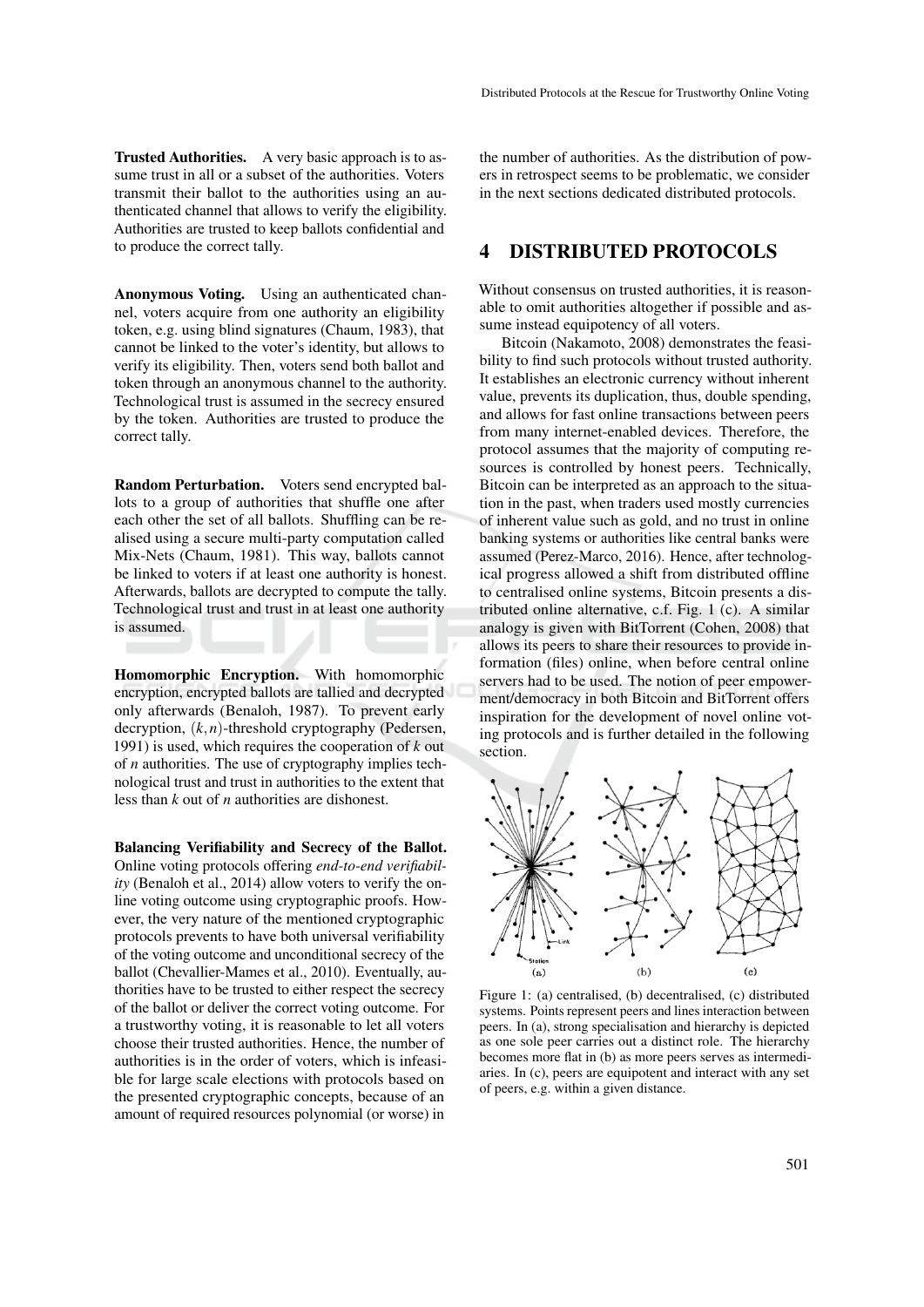## 5 EMPOWERMENT OF VOTERS

In his essay "Authoritarian and Democratic Technics", Mumford (Mumford, 1964) explained the arising conflict if technology for democratic purposes is based on authorities. Indeed, protocols that omit distinct authorities and instead make provisions for equally privileged, equipotent voters sharing the same responsibilities, seem to better reflect the basic democratic concept of equally powerful voters. We assume further a distributed online voting protocol in which voters are represented as equipotent peers.

In BitTorrent and Bitcoin, peers cooperate, because they share a common goal. Peers are providers and consumers at the same time. Applied to online voting, we find a constellation similar to paper-based voting where voters serve as voting officers to run the voting station and carry out the supervision.

Even though not all tasks can be carried out by everyone at the same time, equipotent peers can replace each other easily. All peers are responsible to enforce the protocol policy, while byzantine peers with inconsistent behaviour are often tolerated to a certain degree. These properties contribute to the robustness of the protocol as there is no weakest link or bottleneck. Therefore, distributed protocols offer great potential for resilience against Distributed Denial of Service (DDoS) attacks.

The peers joining a distributed system, contribute with their own resources, e.g. communication capacity, memory and computation power. The global resources grow and diminish with peers joining or leaving the system offering potential for great scalability. Further, distributed protocols allow for ephemeral databases that vanishes entirely when all peers have left the system, offering new avenues for applications with sensitive data such as voting. In the case of centralised online voting protocols, ballots are most often encrypted, but there might be potential for a malicious decryption at some point in the future, if the implementation of cryptographic routines turns out to be flawed, secret keys leak or computing power got sufficiently cheap to brute-force the encryption.

As every peer has only partial knowledge of the global information, any unintentional or intentional disclosure is locally bounded. The impact of an attack, and thus its incentive, is reduced. In contrast, a disclosure by the authorities of centralised online voting can impact the secrecy of all casted ballots.

# 6 TOWARDS ONLINE VOTING WITHOUT AUTHORITIES

As presented in Sec. 3, cryptographic algorithms allow to limit the power of authorities in online voting protocols. Note, that there is a trade-off. Less trust in authorities is assumed if authorities are less powerful, but as the protocol complexity increases, more technological trust is required. Using *Anonymous Voting* for example, voters do not have to present their ballot in clear, but have to trust in the properties of the eligibility token.

Further, online voting protocols employing many authorities might assign authorities either equal roles like in *Random Perturbation* or *Homomorphic Encryption* where authorities carry out the same tasks, or different roles. In *Anonymous Voting*, one authority ensures the eligibility of voters while the other aggregates all ballots and produces the tally. If all authorities are equipotent and their number can match the number of voters allowing for an identification between authorities and voters, the protocol becomes essentially distributed. In between, there is room for different kinds of partially distributed protocols that we want to characterise as follows. Note, that the registration phase shall not be considered in this paper.

- Degree of Specialisation. ranging from equipotent voters with no specialisation to authorities with dedicated powers
- Topology. ranging from centralised over decentralised to distributed topologies, c.f. Fig. 1
- Phase. Authorities can intervene either not at all, only in few or in all phases (not distributed).

A protocol shall be called *fully distributed* if the topology is distributed and voters are equipotent during all phases but the registration.

Note, that we consider large scale elections for our analysis. First, we want to qualify paper-based voting as presented in Sec. 2. There are responsible voting officers, who can principally exchanged as no special knowledge is required. If we accept that every voter can become spontaneously voting officer, the protocol is actually fully distributed during all phases.

Helios. One of the few published, well-studied online voting protocols with unconditional end-to-end verifiability is *Helios* (Adida, 2008). While the original version is based on Random Pertubation (Mix-Nets), the version available online<sup>1</sup> uses Homomorphic Encryption. In both cases trusted authorities are

<sup>1</sup>https://vote.heliosvoting.org/faq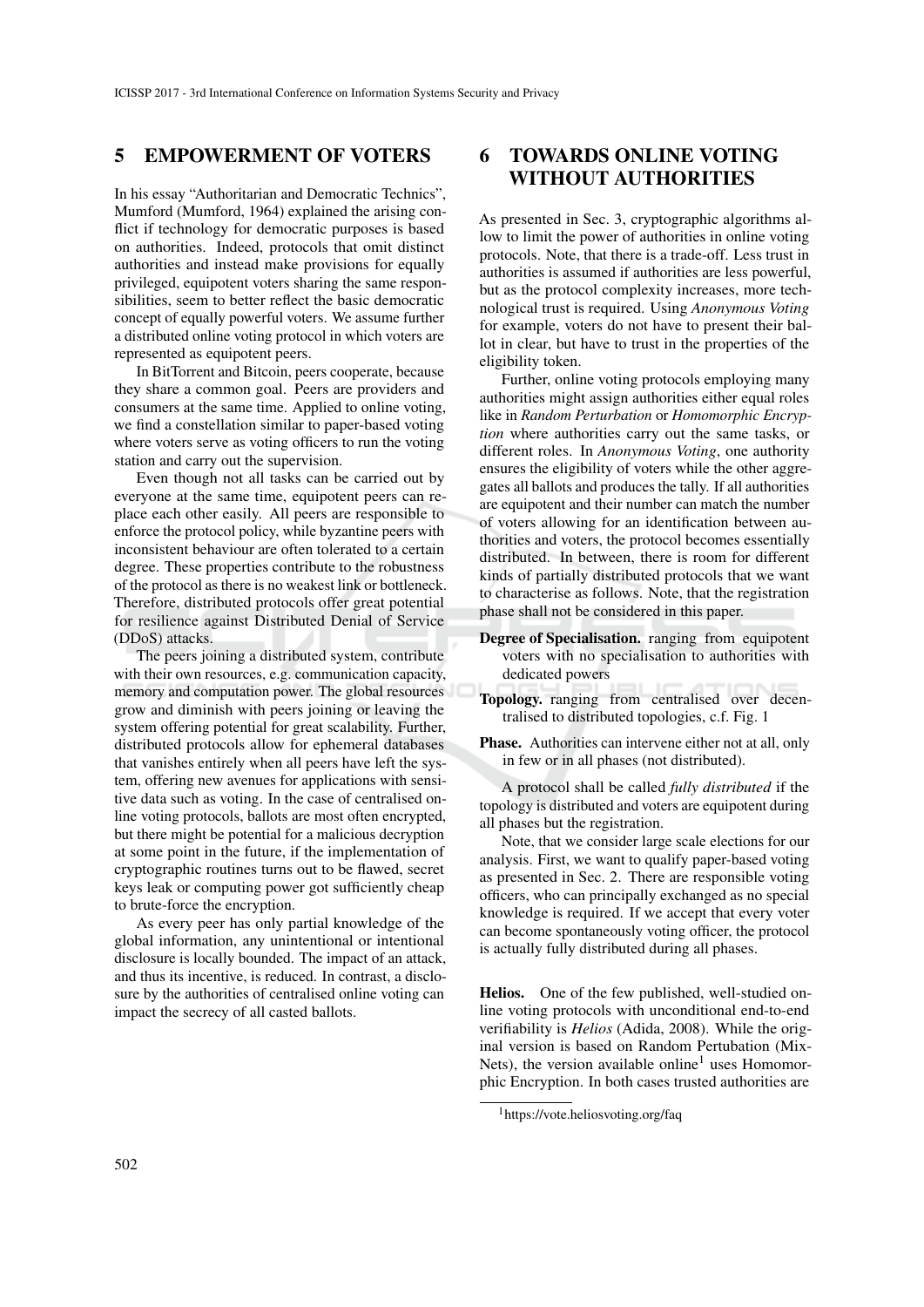assumed for threshold decryption requiring communication costs polynomial in the number of authorities. Hence, the number of authorities must be small. During the aggregation, ballots are sent to the authorities for tallying, which corresponds to a centralised topology. The final step of end-to-end verification is the only distributed phase, because it can be carried out independently by all voters once the authorities have published the required material.

While Helios is as such an online voting protocol employing a central web server to receive ballots and produce the tally, other protocols do not require such a server as they omit an authority. A selection is presented hereafter.

Secure Multiparty Computations. The aim of Secure Multiparty Computations (SMC) is to compute collectively a joint function over the private inputs of all participants. The correctness and secrecy properties rely on cryptography (Yao, 1982). It seems to be an appropriate technique to compute the tally from the individual, secret ballots. However, several issues render an implementation of a decentralised voting protocol based on this scheme difficult. As (Gambs et al., 2011) points out, the communication complexity for *n* participants is  $O(n^2)$ , or in the case of the existence of a trusted party,  $O(n)$ . Both render the scheme impractical for large-scale distributed online voting. Though, SMC is suited for boardroom voting protocols with only few voters.

Furthermore, the employed cryptography is computationally extensive and provides often only computational instead of information-theoretic security.

Scalable and Secure Aggregation Protocol. An intermediate solution between a centralised online voting protocol based on cryptography and an aggregation by the voters is given with Scalable and Secure Aggregation (SPP) (Gambs et al., 2011). Voters are grouped using a chord overlay into clusters of equal size in order to partition potential dishonest voters. The clusters are then arranged in a binary tree structure (Fig. 2 (b)). Voters assigned to the root cluster have to create a key pair for homomorphic public-key cryptography. Thus, a (*k*,*n*)-threshold decryption key pair is jointly created using a distributed key generation protocol. While the private key parts are distributed among the members of the root cluster, the public key is communicated to all child clusters in the tree.

Every voter encrypts its ballot and adds a noninteractive zero-knowledge-proof to back the validity of its vote. Encrypted ballots are gathered from voters in the same cluster to compute an intermediate aggregate for the cluster. From the tree leaves, aggre-



Figure 2: Topology of distributed voting protocols. (a) DPol and (b) SPP have a higher degree of hierarchy than (c) SMC and (d) blockchain-based protocols due to partition of voters in clusters. This way, the number of exchanged messages can be reduced at the cost of less equipotent voters with less flexible roles. Unstructured SMC- and blockchain-based protocols use a distributed topology allowing for equipotent voters.

gates are passed to all members of the parent cluster, who compute first the sub-tree aggregate taking into account the own aggregate and those of its child, and pass the result to all members of the parent cluster. By majority rule, voters decide in case of diverging results which aggregate has to be used for the computation.

At some point, the root cluster will possess the encrypted final tally of all ballots. A union of *k* voters will carry out the joint decryption algorithm to compute the final tally that is subsequently propagated down the tree to all voters.

Even though all voters are involved in the aggregation procedure, the parity of knowledge is not given. The voters in the root cluster correspond effectively to randomly determined, trusted voting officers in a centralised protocol, that cannot be flexibly exchanged after the key pair generation.

Decentralised Polling. Another technique to realise distributed online voting is based on secret sharing schemes. A corresponding protocol known as Decentralised Polling (DPol) is described in (Guerraoui et al., 2012). *n* voters are grouped to clusters of size  $\sqrt{n}$ . The clusters form a ring, so that each cluster has one preceding and one succeeding cluster (Fig. 2 (a)). Every voter gets accorded  $2k + 1$  recipient voters from the succeeding cluster and is itself recipient to  $2k + 1$  voters from the preceding cluster. *k* is a privacy parameter. A ballot for a particular option from a set of size *d* is represented by a vector in  $\{0,1\}^d$ . The voter issues then  $2k + 1$  vectors,  $k + 1$  towards its choice and *k* for others. The vectors are distributed among the receivers. In the next step, received vectors are summed up and the result is exchanged with other voters of the same cluster in order to compute the tally for the preceding cluster. The tallies are then communicated to the succeeding clusters in the ring until every cluster is in possession of all the cluster tallies such that the final tally can be computed by every voter.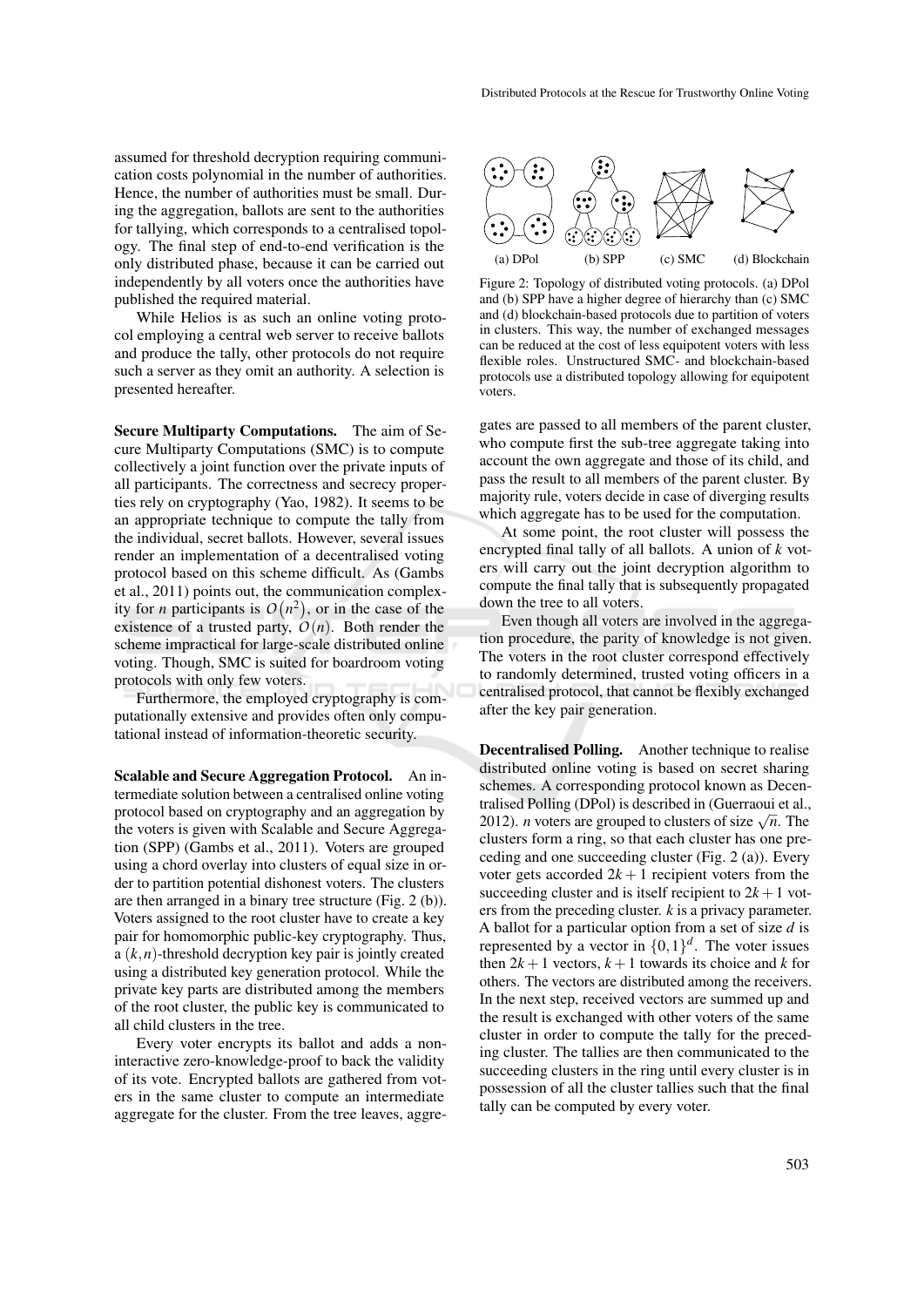| Protocol                       | Degree of Specialisation | Topology         | <b>Distributed Phases</b> |
|--------------------------------|--------------------------|------------------|---------------------------|
| Paper-based Voting             | none (flexible)          | distributed      | all                       |
| Helios, (Adida, 2008)          | selected authorities     | centralised      | verification              |
| SPP, (Gambs et al., 2011)      | random authorities       | structured, tree | aggregation               |
| DPol, (Guerraoui et al., 2012) | none                     | structured, ring | all                       |
| Blockchain-based Voting        | none (flexible)          | distributed      | all                       |

Table 1: Quality of distribution of selected online voting protocols.

It is remarkable, that this scheme provides secrecy of the ballot without the employment of cryptography. The protocol authors describe means to determine dishonest voters with high probability without falsepositives and tag them accordingly, e.g. in a public social network profile.

Few extensions have been proposed, among them EPol (Hoang and Imine, 2015), that generalises the DPol voting system in such a manner, that the actual social graph structure (with some assumptions) can be used and a ring social net overlay and a perfect square voter number is not a prerequisite anymore.

Both DPol and EPol provide for equipotent voters. The aggregation is a joint effort in which all voters are involved. Every voter computes the final tally and then the voting result. Similar to the SPP protocol, intermediate aggregates are employed to keep the information on individual ballots local in the overlay.

Blockchain-based Voting Systems. Online voting based on Bitcoin technology, namely the global consensus algorithm given by its blockchain, is eagerly anticipated by some groups. Various prototypes and commercial solutions are or have been developed<sup>2</sup>. However, the actual protocols are either lacking essential properties or remain obscure. Scientific results are very sparse. Zhao and Chan (Zhao and Chan, 2015) present a protocol for a binary vote that requires a monetary deposit and a funding of the winner by all voters. Transactions to the winner and voter payback is controlled due to contracts enforced by the distributed network which limits the flexibility of the ballot.

To the author's knowledge, most other approaches to online voting using Bitcoin are based on so-called *coloured coins* that allow to associate digital assets to Bitcoin addresses. Consequently, asset ownership can be traded like the Bitcoin currency and (pseudonymous) ownership is publicly verifiable by following the previous asset transactions.

To construct an online voting protocol, every voter must initially own a coloured coin representing its eligibility. Those coins are then transferred to a destination that corresponds to e.g. a candidate. Transactions are publicly verifiable, so that aggregation and evaluation can be carried out by every voter. Though, the publicity of all transactions endangers the secrecy of the ballot, because coins can be linked back to the voter that has been identified during the registration phase to receive its coin.

Different protocols have been proposed to provide anonymous Bitcoin transactions (Miers et al., 2013; Ibrahim, 2017) that are considered to ensure secrecy of the ballot in blockchain-based online voting. Also blind signatures may permit to distribute coins anonymously to voters. In that case, the protocol approaches the Anonymous Voting concept (c.f. Sec. 3). The authority carrying out the aggregation is hereby replaced by the distributed blockchain that serves as a public add-only bulletin board to log casted ballots. Consequently, tallying and verification can be carried out by every voter. The distributed topology is inherited from Bitcoin which uses gossiping to spread transactions (Fig. 2 (d)). Transactions are then gathered into blocks by voters or third parties that seek to confirm transactions. Every voter can as its own discretion engage in the confirmation procedure. There is no specialisation of voters.

It turns out that blockchain-based and paper-based voting are on par with respect to the notions of distribution and qualify both as fully distributed, c.f. Tab. 1.

## 7 CONCLUSION

Major votings in 2016, e.g. the Brexit referendum or the US presidential elections, demonstrated the importance of a high voter turnout for the legitimacy of the outcome, especially in the case of tight outcomes.

While online voting is generally considered with much hesitation, advances in technology are eroding the security of paper-based voting. Coercion-freeness, in the past a major argument for on-site ballot casting, is at stake due to omnipresent smart phone cameras. Exit polls on social media allow voters casting their ballot very late a more informed choice, which harms the fairness. More and more voters use early postal voting sacrificing thus their means of verification and the potential to change their vote last minute. Mean-

<sup>2</sup>https://github.com/domschiener/publicvotes, http://votem.com, http://www.bitcongress.org, http://followmyvote.com, http://cryptovoter.com, http://votosocial.github.io